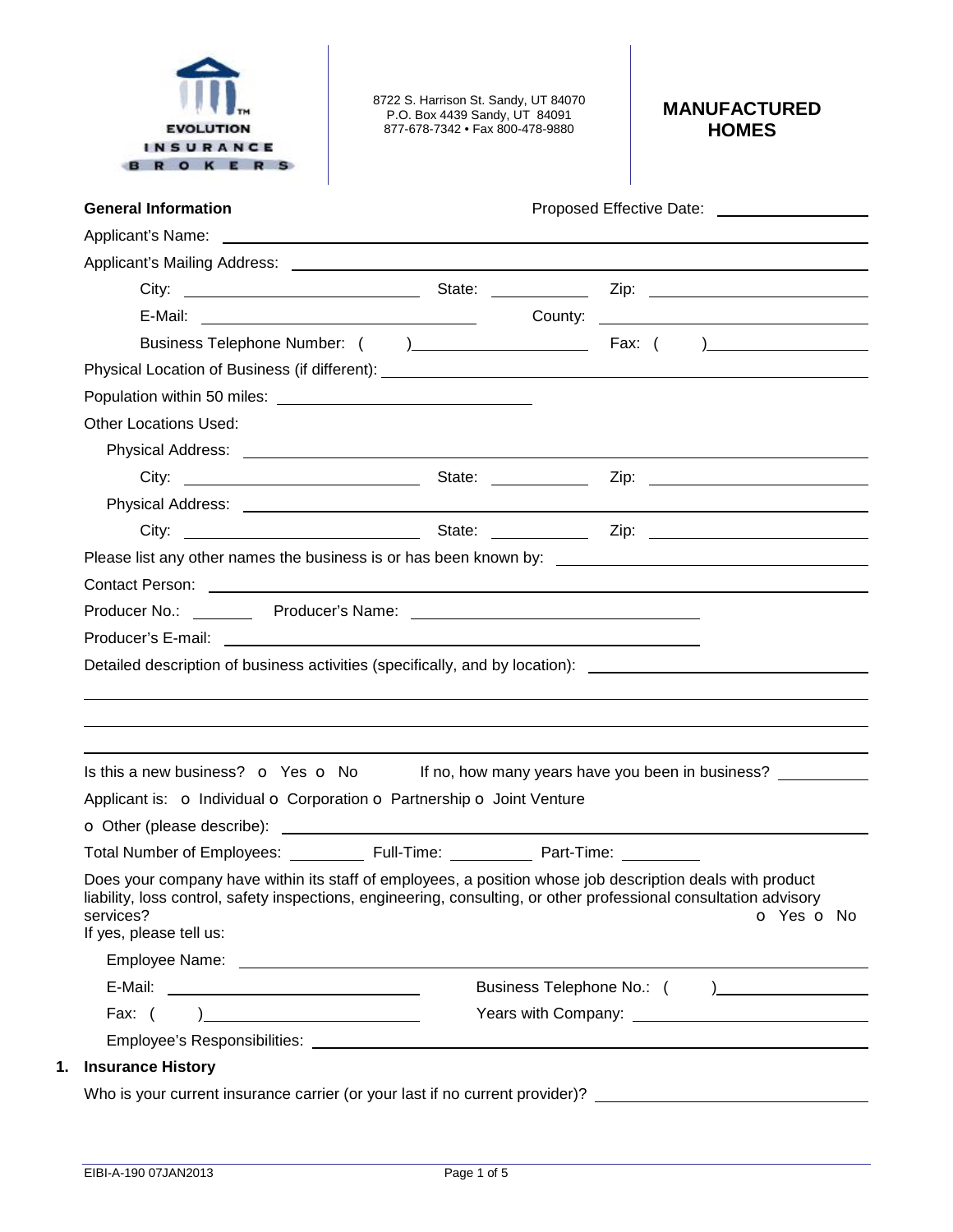Provide name(s) for all insurance companies that have provided Applicant insurance for the last three years:

|                        | Coverage: | Coverage: | Coverage: |
|------------------------|-----------|-----------|-----------|
| Company Name           |           |           |           |
| <b>Expiration Date</b> |           |           |           |
| <b>Annual Premium</b>  |           | œ<br>D    | w         |

Has the Applicant or any predecessor or related person or entity ever had a claim?  $\bullet$  Yes  $\bullet$  No Attach a five year loss/claims history, including details. (REQUIRED)

Have you had any incident, event, occurrence, loss, or Wrongful Act which might give rise to a Claim covered by this Policy, prior to the inception of this Policy? **o** Yes **o** No If yes, please explain:

Has the Applicant, or anyone on the Applicant's behalf, attempted to place this risk in standard markets?

o Yes o No

If the standard markets are declining placement, please explain why: \_\_\_\_\_

## **2. Desired Insurance**

Coverage requested (please check):

- o Commercial Liability
- o Business owned vehicles (Business Use Only) Insurance
- o GKLL Garage Keepers Legal Liability, for damage to property of others in your care.
- o Contractual Property Damage Legal Liability on for sale property. Dealer lot coverage.
- o Transportation of sold property to premises of buyer

#### **Limits of Liability**

|         | Per Act/Aggregate     | <b>OR</b> | Per Person/Per Act/Aggregate    |
|---------|-----------------------|-----------|---------------------------------|
| $\circ$ | \$50,000/\$100,000    | $\circ$   | \$25,000/\$50,000/\$100,000     |
| $\circ$ | \$150,000/\$300,000   | $\circ$   | \$75,000/\$150,000/\$300,000    |
| $\circ$ | \$250,000/\$1,000,000 | $\circ$   | \$100,000/\$250,000/\$1,000,000 |
| $\circ$ | \$500,000/\$1,000,000 | $\circ$   | \$250,000/\$500,000/\$1,000,000 |
| $\circ$ | Other:                | $\circ$   | Other:                          |

**Self-Insured Retention (SIR):** ○ \$1,000 (Minimum) ○ \$1,500 ○ \$2,500 ○ \$5,000 ○ \$10,000 **Garage Keeper's Legal Liability (GKLL) Limits:** 

| <b>LOCATION</b><br># |                 |                 | <b>LIMIT</b>     |                 |                  |
|----------------------|-----------------|-----------------|------------------|-----------------|------------------|
|                      | $\Omega$ 10,000 | $\Omega$ 25,000 | $\bullet$ 50,000 | $\Omega$ 75,000 | $\circ$ 100,000  |
|                      | $\Omega$ 10,000 | $\Omega$ 25,000 | $\bullet$ 50,000 | $\Omega$ 75,000 | $\Omega$ 100,000 |
| 3                    | 0.10,000        | $\Omega$ 25,000 | $\bullet$ 50,000 | $\Omega$ 75,000 | $\Omega$ 100,000 |

Specified Causes of Loss (\$1,000 SIR for each covered auto subject to \$5,000 maximum SIR per location for all such loss in any one accident)

Collision (\$1,000 SIR for each covered auto)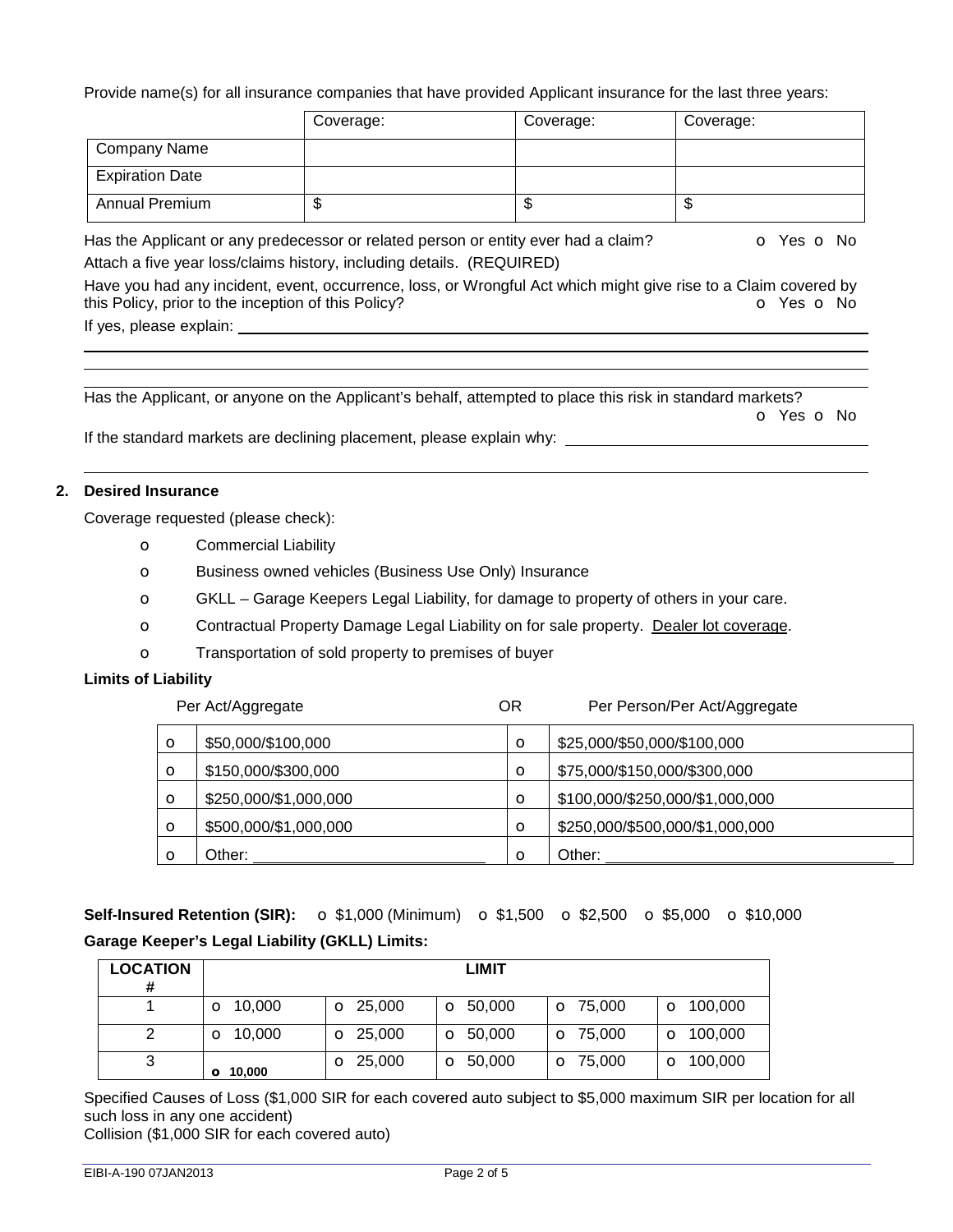## **SIR for GKLL: S1,000** (Minimum) **o** \$1,500 **o** \$2,500 **o** \$5,000 **o** \$10,000

## **Dealer's Lot Coverage**

Indicate Limit of Coverage on property for sale you are requesting to insure per insured location (you will specify the locations later):

| Loc. $#1$ | $\overline{)$ O 100.000 | $\overline{Q}$ 125.000  | $\vert$ O 150,000 $\vert$ O 200,000 $\vert$ O 250,000 $\vert$ O 500,000 |  |  |
|-----------|-------------------------|-------------------------|-------------------------------------------------------------------------|--|--|
| Loc. $#2$ | $\sim$ 100.000          | $\overline{)$ O 125.000 | $\vert$ o 150,000 $\vert$ o 200,000 $\vert$ o 250,000 $\vert$ o 500,000 |  |  |
| I Loc. #3 | $\vert$ O 100.000       | $\overline{)$ O 125.000 | $\vert$ O 150,000 $\vert$ O 200,000 $\vert$ O 250,000 $\vert$ O 500,000 |  |  |

## **3. Business Activities**

1. List all location(s) owned or from which you operate. Use separate sheet if necessary. Please list Address, City, State and description of use of the premises:

|    | <b>NUMBER AND STREET</b>                                                                                                                                                                                                       | <b>CITY</b>   | <b>STATE</b>                                                                                                                                                                                                                                                                                                        | <b>ZIP CODE</b>          |
|----|--------------------------------------------------------------------------------------------------------------------------------------------------------------------------------------------------------------------------------|---------------|---------------------------------------------------------------------------------------------------------------------------------------------------------------------------------------------------------------------------------------------------------------------------------------------------------------------|--------------------------|
| 1. |                                                                                                                                                                                                                                |               |                                                                                                                                                                                                                                                                                                                     |                          |
| 2. |                                                                                                                                                                                                                                |               |                                                                                                                                                                                                                                                                                                                     |                          |
| 3. |                                                                                                                                                                                                                                |               |                                                                                                                                                                                                                                                                                                                     |                          |
| 2. | Estimated annual gross receipts:                                                                                                                                                                                               |               | $\frac{1}{2}$ $\frac{1}{2}$ $\frac{1}{2}$ $\frac{1}{2}$ $\frac{1}{2}$ $\frac{1}{2}$ $\frac{1}{2}$ $\frac{1}{2}$ $\frac{1}{2}$ $\frac{1}{2}$ $\frac{1}{2}$ $\frac{1}{2}$ $\frac{1}{2}$ $\frac{1}{2}$ $\frac{1}{2}$ $\frac{1}{2}$ $\frac{1}{2}$ $\frac{1}{2}$ $\frac{1}{2}$ $\frac{1}{2}$ $\frac{1}{2}$ $\frac{1}{2}$ |                          |
|    | a. Retail sales:                                                                                                                                                                                                               |               | $\frac{1}{2}$ $\frac{1}{2}$ $\frac{1}{2}$ $\frac{1}{2}$ $\frac{1}{2}$ $\frac{1}{2}$ $\frac{1}{2}$ $\frac{1}{2}$ $\frac{1}{2}$ $\frac{1}{2}$ $\frac{1}{2}$ $\frac{1}{2}$ $\frac{1}{2}$ $\frac{1}{2}$ $\frac{1}{2}$ $\frac{1}{2}$ $\frac{1}{2}$ $\frac{1}{2}$ $\frac{1}{2}$ $\frac{1}{2}$ $\frac{1}{2}$ $\frac{1}{2}$ |                          |
|    | b. Service department sales or service income:                                                                                                                                                                                 |               | $\frac{1}{2}$                                                                                                                                                                                                                                                                                                       |                          |
|    | c. Other:                                                                                                                                                                                                                      |               | $\frac{1}{2}$                                                                                                                                                                                                                                                                                                       |                          |
|    | 3. Estimated Annual Payroll: \$_____________ Full-Time: \$________________________ Part-Time: \$_____________                                                                                                                  |               |                                                                                                                                                                                                                                                                                                                     |                          |
|    |                                                                                                                                                                                                                                |               |                                                                                                                                                                                                                                                                                                                     |                          |
|    |                                                                                                                                                                                                                                |               |                                                                                                                                                                                                                                                                                                                     |                          |
|    | 4. Do you consign units for sale to other retail dealers:                                                                                                                                                                      |               |                                                                                                                                                                                                                                                                                                                     | <b>o</b> Yes <b>o</b> No |
|    |                                                                                                                                                                                                                                |               |                                                                                                                                                                                                                                                                                                                     |                          |
|    | 5. Explain operation: explaint the state of the state of the state of the state of the state of the state of the state of the state of the state of the state of the state of the state of the state of the state of the state |               |                                                                                                                                                                                                                                                                                                                     |                          |
|    |                                                                                                                                                                                                                                |               |                                                                                                                                                                                                                                                                                                                     |                          |
|    |                                                                                                                                                                                                                                |               |                                                                                                                                                                                                                                                                                                                     |                          |
| 6. | Average number of units sold annually:                                                                                                                                                                                         |               |                                                                                                                                                                                                                                                                                                                     |                          |
|    |                                                                                                                                                                                                                                |               |                                                                                                                                                                                                                                                                                                                     |                          |
|    | 7. Indicate how many:                                                                                                                                                                                                          |               |                                                                                                                                                                                                                                                                                                                     |                          |
|    | a. Dealer Plates:<br><u> 1989 - Johann Barn, mars an t-Amerikaansk kommunister (</u>                                                                                                                                           |               |                                                                                                                                                                                                                                                                                                                     |                          |
|    | b. Transportation Plates: ______________________                                                                                                                                                                               |               |                                                                                                                                                                                                                                                                                                                     |                          |
|    | 8. How is property for sale acquired?                                                                                                                                                                                          |               |                                                                                                                                                                                                                                                                                                                     |                          |
|    | Manufacturer                                                                                                                                                                                                                   | $\frac{1}{2}$ |                                                                                                                                                                                                                                                                                                                     |                          |
|    | <b>Franchise Distributor</b>                                                                                                                                                                                                   | $\frac{0}{6}$ |                                                                                                                                                                                                                                                                                                                     |                          |
|    | Wholesale                                                                                                                                                                                                                      | $\frac{0}{0}$ |                                                                                                                                                                                                                                                                                                                     |                          |
|    | <b>Private Parties</b>                                                                                                                                                                                                         | $\frac{0}{6}$ |                                                                                                                                                                                                                                                                                                                     |                          |
|    | Other (please explain):                                                                                                                                                                                                        | $\frac{1}{2}$ |                                                                                                                                                                                                                                                                                                                     |                          |
|    |                                                                                                                                                                                                                                |               |                                                                                                                                                                                                                                                                                                                     |                          |
|    |                                                                                                                                                                                                                                |               |                                                                                                                                                                                                                                                                                                                     |                          |

9. Average number of units for sale at any one time: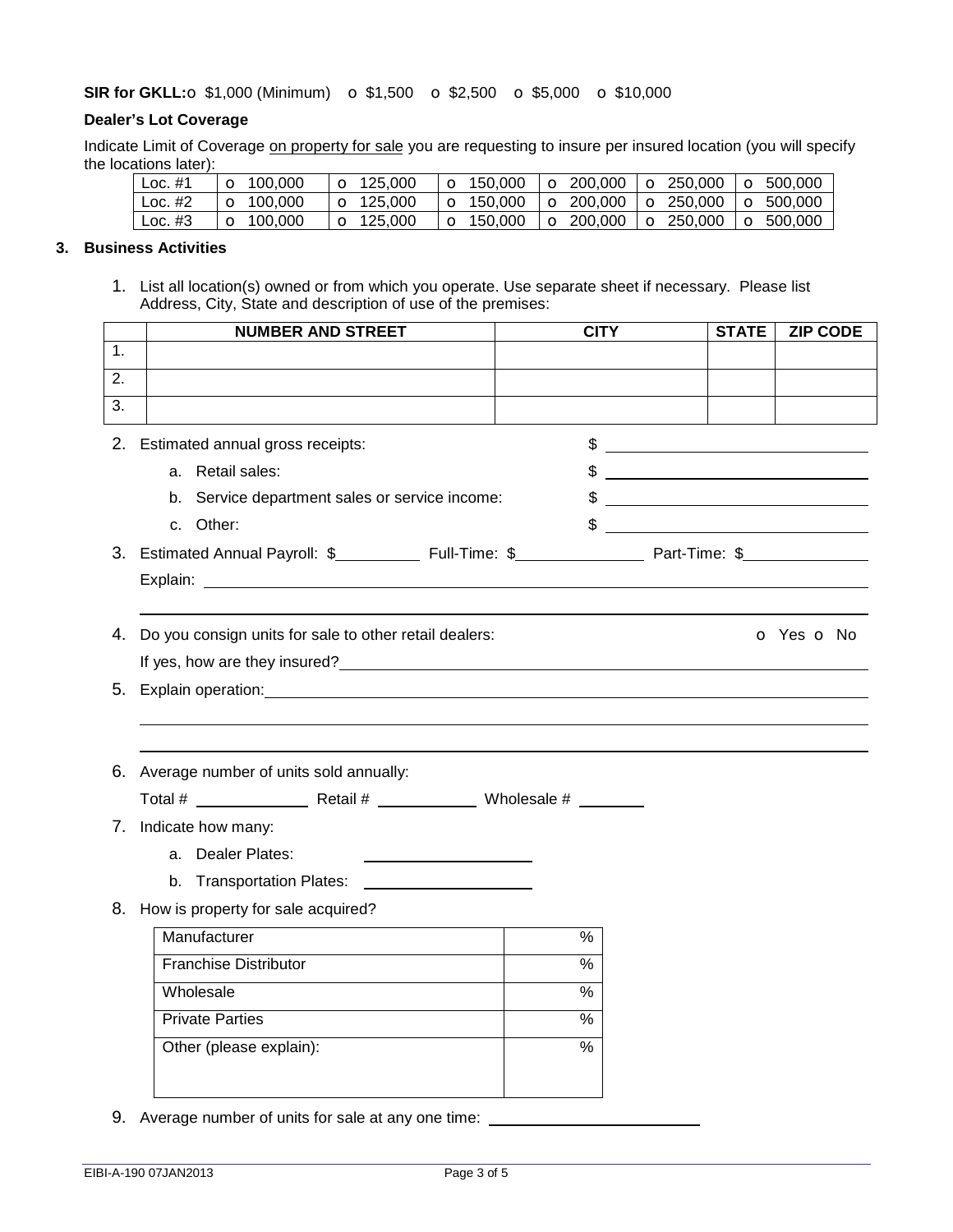- 10. Present value of all property for sale  $\frac{1}{2}$ 
	- a. Sale property only example that  $\frac{1}{2}$ b. Parts only \$
- 11. Contractual Property Damage Legal Liability on property (stock) for sale. Dealers Lot Coverage. Complete if insurance coverage is to be quoted. You must also complete the listing form identifying all parties that you are contractually obligated to provide property damage coverage on property for sale.

| <b>CLASS OF COVERED</b><br><b>STOCK</b>       | LOC. #1<br><b>VALUES</b> | <b>LOC. #2</b><br><b>VALUES</b> | LOC. #3<br><b>VALUES</b> | <b>TOTAL VALUE PER</b><br><b>CLASS</b> |
|-----------------------------------------------|--------------------------|---------------------------------|--------------------------|----------------------------------------|
| <b>Mobile Homes</b>                           | \$                       | \$                              | \$                       | \$                                     |
| <b>MFG Homes</b>                              | \$                       | \$                              | \$                       | \$                                     |
| <b>Travel Trailers</b>                        | \$                       | \$                              | \$                       | \$                                     |
| Non-Mounted Campers or<br>covers              | \$                       | \$                              | \$                       | \$                                     |
| Other Stock for Sale                          | \$                       | \$                              | \$                       | \$                                     |
| Other (please describe):                      | \$                       | \$                              | \$                       | \$                                     |
| <b>Total Limit Requested to</b><br>be Insured | \$                       | \$                              | \$                       | \$                                     |

- a. Property for sale as stocks must be reported on a pre-set schedule. Select one of the following options: **o** Monthly Reporting **o** Quarterly Reporting **o** Non-Reporting Note: Non-Reporting will be subject only to an annual audit
- b. List principal manufacturers products that you sell, new:
	- 1. <u>\_\_\_\_\_\_\_\_\_\_\_\_\_\_\_\_\_\_\_\_\_\_\_\_\_\_\_\_\_\_</u>
	- 2.
	- 3.
	- 4.

# 12. Lots

- a. Indicate space between units on lot (use average figures):
- b. Is lot completely enclosed by a chain link fence or chain and posts not more than six feet apart?

|    |                                                                                                                | O Yes O No               |
|----|----------------------------------------------------------------------------------------------------------------|--------------------------|
|    | c. Is lot completely floodlighted?                                                                             | O Yes O No               |
|    |                                                                                                                |                          |
|    | d. Do you use guard dogs?                                                                                      | o Yes o No               |
|    |                                                                                                                |                          |
|    | e. Is there police or other protection?                                                                        | <b>o</b> Yes <b>o</b> No |
|    |                                                                                                                |                          |
|    | f. Do you pick up or deliver property for repair?                                                              | <b>O</b> Yes <b>O</b> No |
|    | Please explain: University of the set of the set of the set of the set of the set of the set of the set of the |                          |
| g. | Do you rent or loan property for sale to your customers?                                                       | o Yes o No               |
|    |                                                                                                                |                          |
|    | h. Do you repossess property sold?                                                                             | O Yes O No               |
|    | 1. Number of repossessions annually:                                                                           |                          |